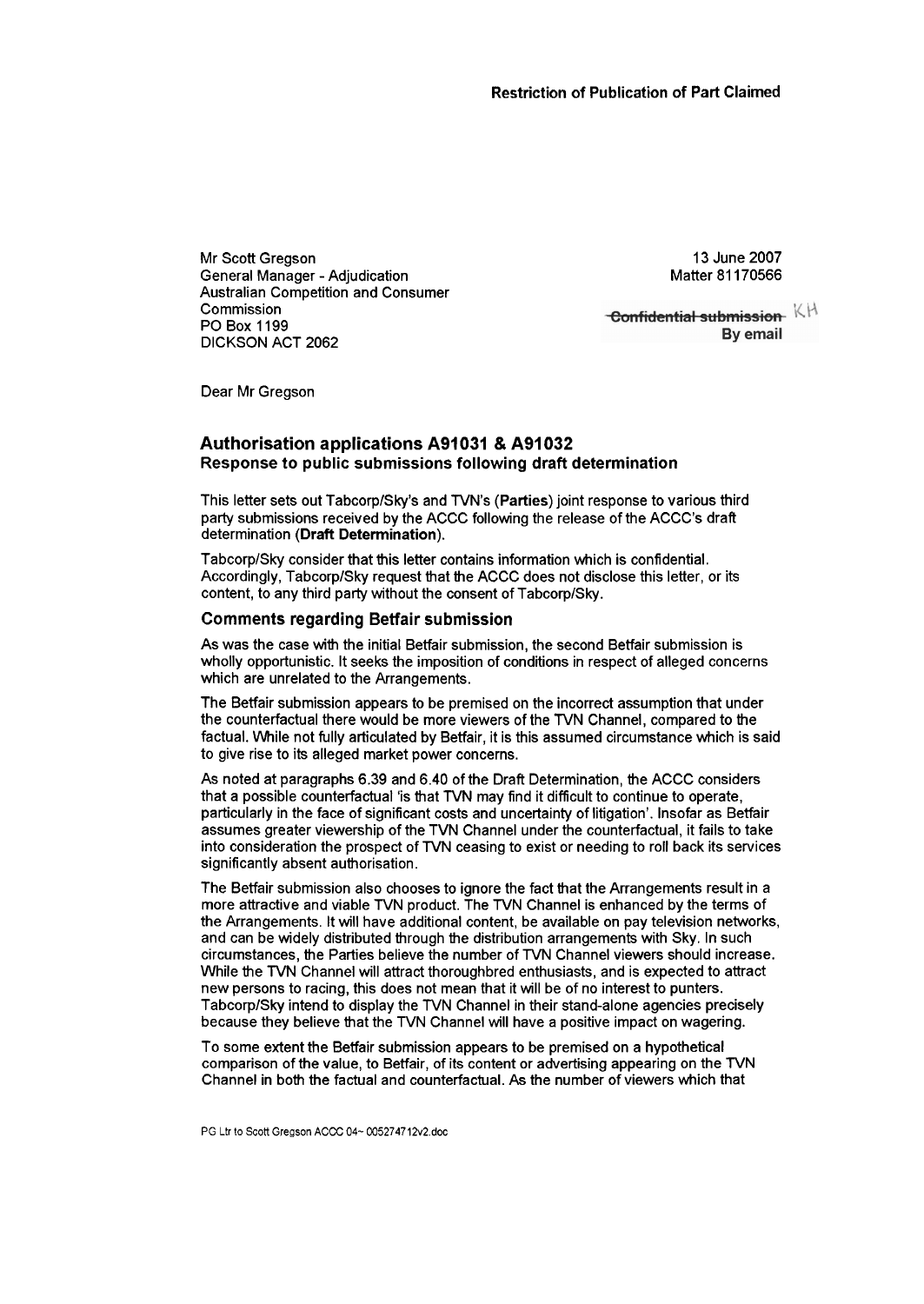content or advertising would reach is expected to be greater under the factual, that hypothetical value should be greater. Betfair implied it will be less.

The comparison is hypothetical as Betfair advertising or content does not currently appear in either the Sky Channel or the TVN Channel coverage. Furthermore, there are advertising regulations which affect the ability of Betfair to promote itself on Sky Channel or the TVN Channel.

lncentives to obtain content or advertising from Betfair remain unchanged in both the factual and counterfactual. There is nothing in the Arrangements which limits the ability of either party to accept advertising, or which dictates editorial content. There is, accordingly, absolutely no basis upon which Betfair can assert, as it does, that the Arrangements give rise to 'greater incentive' to refuse to supply goods or services to third party wagering providers. Incentives are unchanged. Further, insofar as the Arrangements help create a robust TVN Channel, advertising opportunities for Betfair are increased in the factual. The Parties also note the existence of other vehicles for Betfair advertising/content (assuming the lifting of current legislative restrictions). These include the expanded thoroughbred racing coverage on free to air television .

Betfair also seeks to establish a link between Tabcorp's commitment to provide Sky Channel to any new Victorian totalisator and Betfair's proposed conditions. The commitment in respect of any new Victorian totalisator is in respect of the supply of the Sky Channel service to that totalisator's agents. That commitment is based on the assumption that any Victorian licensee will operate a retail network and will want racing vision as a component of that network.

Betfair is not seeking to be supplied with the Sky Channel service for distribution to its retail outlets. As noted by Betfair in its submission, Betfair does not operate retail outlets. Rather, Betfair, couching its submission in the language of 'access', requests that the ACCC impose conditions such that Sky Channel would be required to operate in a manner which Betfair would decide was in Betfair's best interest.

Betfair, using the pretext of the authorisation application, seeks to free ride on Sky Channel. The requested conditions are also undefined and unworkable. For example:

- would open access to Sky Channel allow Betfair to dictate what Sky Channel presenters say or what races are shown on Sky Channel?
- would it mean that Tabcorp would be expected to provide different versions of Sky Channel, one to all customers and one for distribution by Betfair?
- what, exactly, does Betfair mean by a condition requiring any media outlets it owns to refrain from giving no or negative editorial coverage of Betfair? Does this mean that Tabcorp would be required actively to promote the Betfair product on air or would be required to do so if Betfair provided an appropriate commercial fee?

Any condition which, in effect, limits or restricts content would be unprecedented and inappropriate in the context of an authorisation application.

## **Harness Club submissions**

Identical submissions were provided by the Albion Park Harness Racing Club and Queensland Harness Racing. The Parties reject the assertions of these clubs that the arrangements will have a detrimental impact on the harness and greyhound codes of racing. Split vision had a negative impact on wagering turnover across all codes as punters moved away from wagering generally.

In respect of the condition requested by these clubs, Tabcorp/Sky note that it has ongoing commitments to all codes of racing and that the display of vision from all codes remains fundamental to the Sky Channel model. That said, the specific mix of racing on Sky Channel is dependant on the availability of races and, importantly, the preferences of viewerslpunters. The exact mix of racing on Sky Channel is therefore subject to change in both the factual and counterfactual. Any condition imposed by the ACCC which would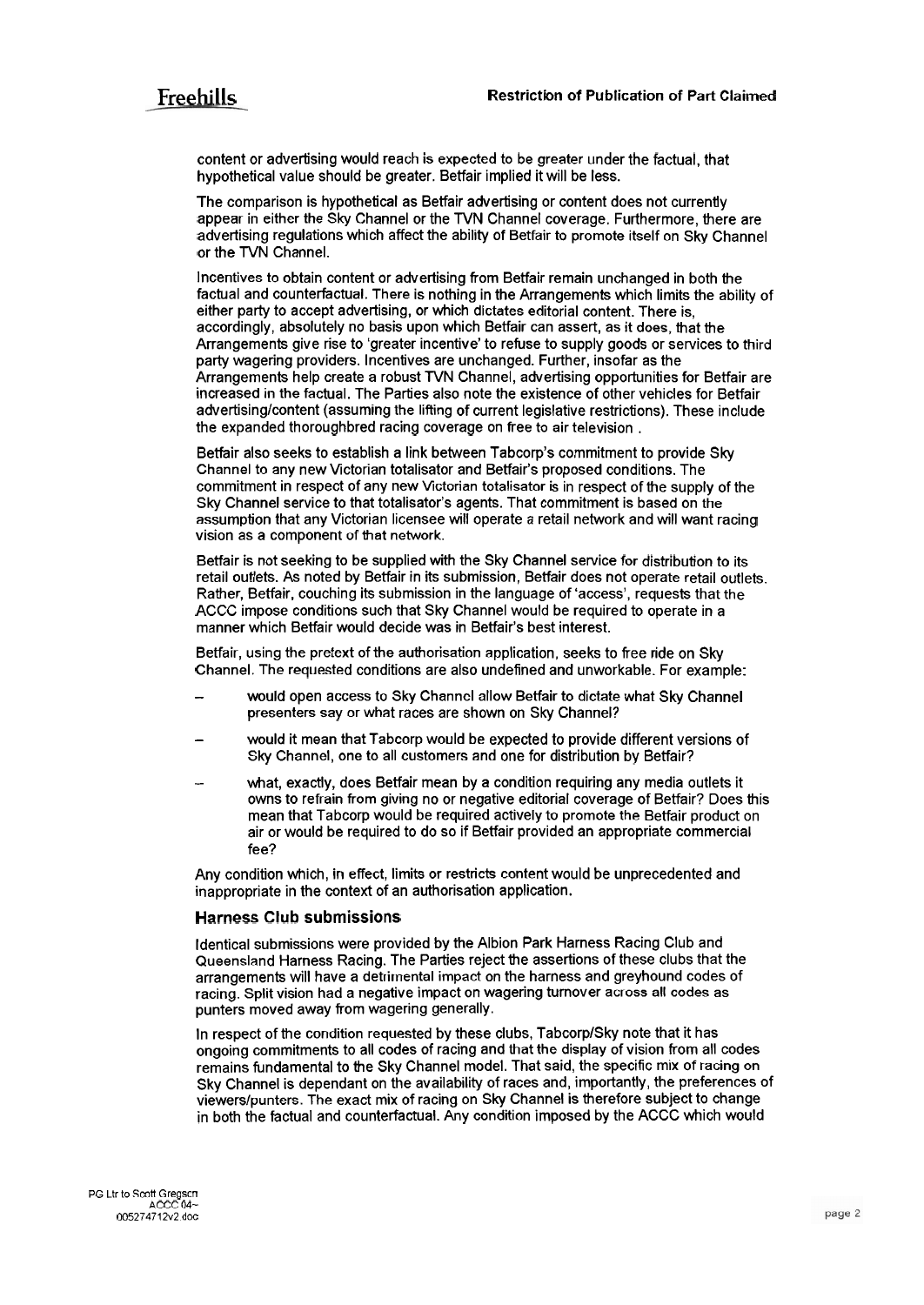freeze content at certain levels would be inappropriate, as it would prevent the Parties from responding to market forces.

### **Clubs NSW**

Clubs NSW has indicated that it does not oppose the authorisation. Nevertheless, it expresses a concern that venues 'ought not to be penalised by being charged a fee for the removal of one of the supplier's equipment sets, should a venue elect to continue with forming one service and not the other'. The Parties do not consider that this concern is relevant to the ACCC's assessment. Content on Sky Channel and the TVN Channel is variable in both the factual and counterfactual. Individual customers could, in both the factual and counterfactual, seek to terminate arrangements with either Sky or TVN, subject to any contractual termination provisions including equipment removal fees. Nevertheless, the ACCC has asked the Parties what their intentions are in respect of the removal of equipment.

If a pub or club chooses to terminate its Licence Agreement with Sky Channel, that termination would be governed by the terms of the Agreement. On termination, the customer is responsible for the costs associated with the removal or equipment, and, in some instances, a 'Connection Fee'. The equipment removal fee is calculated on an hours of work basis. For larger jobs Sky contracts with a third party to perform this function and passes on that charge. On average, the removal fee is approximately \$400. The Connection Fee is \$2,000. It is only payable however if the Customer terminates the Licence Agreement within the first 12 months of being supplied with Sky Channel.

TabcorplSky note that pursuant to Clause 3(a) of Schedule 4 of the MOU, TabcorplSky has the option to acquire TVN decoders and TVN can require the acquisition of decoders by TabcorplSky. It is possible that, in respect of a particular decoder located at a club which no longer receives TVN, that the decoder will have been acquired by Sky. In circumstances where there is no contractual relationship between Tabcorp/Sky and that club for the supply of the TVN Channel, there would be no fee imposed by Tabcorp/Sky for the removal of that decoder.

For completeness of information, in TabcorplSky's view if authorisation is granted certain pubs and clubs which are receiving the TVN Channel from TVN may wish to be supplied the TVN Channel from Tabcorp/Sky. In these circumstances, if TVN seeks to have Tabcorp/Sky acquire the decoders then Tabcorp/Sky's position is that it will not require pubs and clubs to bear the cost of that acquisition. It should be noted that TVN has made no decision as to whether it will or will not require TabcorpISky to acquire the decoders. If a pub or club that has not previously acquired the TVN Channel seeks to have the TVN Channel supplied by TabcorpISky, there will be standard installation charges applied in respect of the installation of the necessary equipment.

### **AHA**

The Parties consider the AHA'S submission to be inappropriate. Without raising any specific issues or concerns, let alone attempting to link those concerns to the Arrangements themselves, the AHA asks that the ACCC defer making any final decision until it considers whether it, or its divisions, wish to make any submissions.

In any event, the Parties do not consider that the Arrangements have resulted in any increase in relative market power in respect of dealings with downstream customers including pubs and clubs. [RESTRICTION OF PUBLICATION OF PART CLAIMED]. Tabcorp/Sky will, however, comply with the condition contained in the Draft Determination which is to address the ACCC's apparent concerns in respect of bundling if that condition is contained in the final determination.